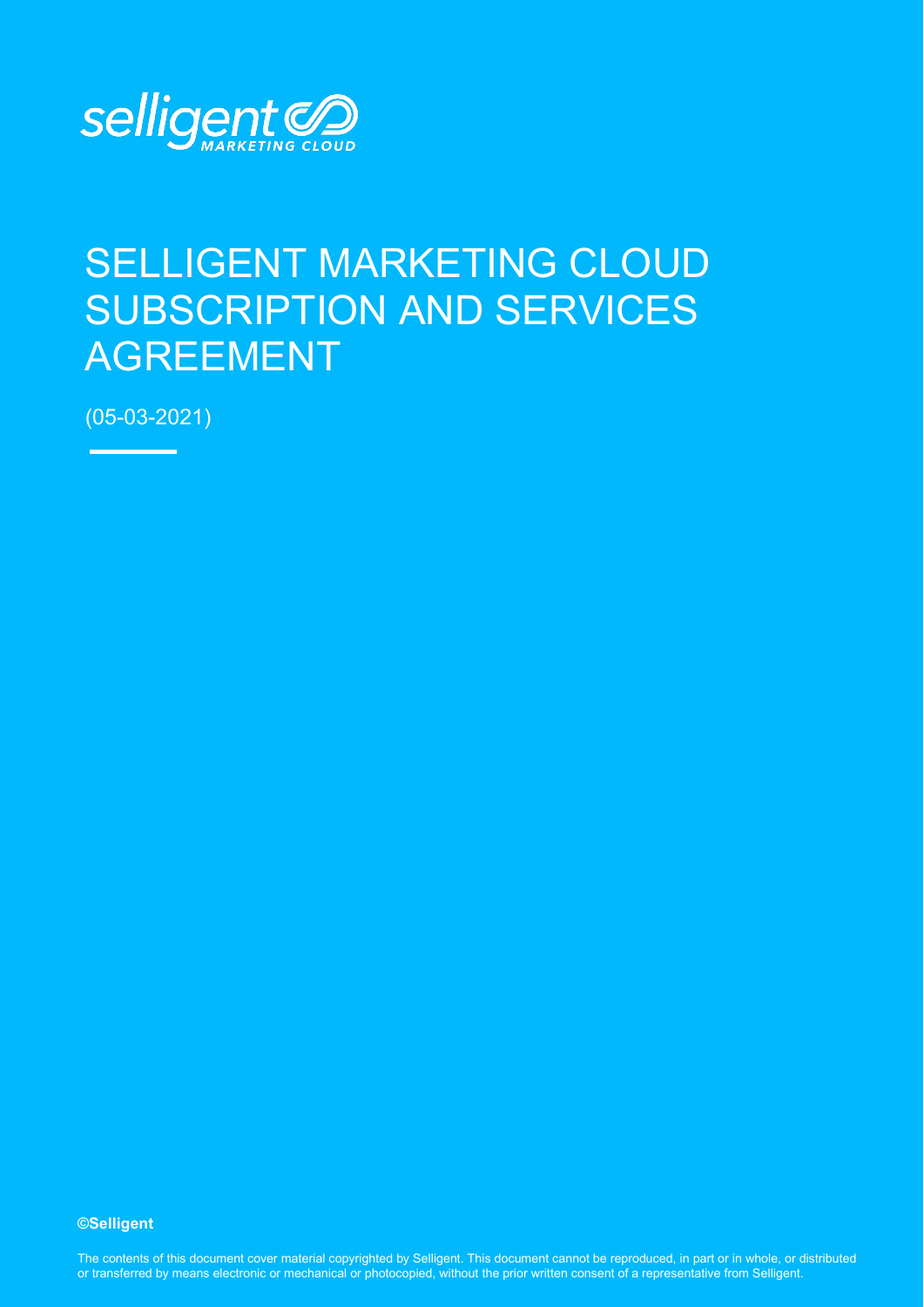

# **SELLIGENT MARKETING CLOUD SUBSCRIPTION AND SERVICES AGREEMENT**

THIS SUBSCRIPTION AND SERVICES AGREEMENT GOVERNS ACQUISITION AND USE OF SELLIGENT'S SERVICES BY THE CLIENT. BY EXECUTING A SALES ORDER AND/OR STATEMENT OF WORK THAT REFERENCES THIS AGREEMENT, THE CLIENT AGREES TO ALL OF THE TERMS AND CONDITIONS OF THIS AGREEMENT. THE INDIVIDUAL ENTERING INTO THIS AGREEMENT ON BEHALF OF A COMPANY OR OTHER LEGAL ENTITY REPRESENTS TO HAVE THE AUTHORITY TO BIND SUCH ENTITY AND ITS AFFILIATES TO THESE TERMS AND CONDITIONS. ANY INDIVIDUAL WHO DOES NOT HAVE SUCH AUTHORITY, OR IF YOU DO NOT AGREE WITH ALL OF THESE TERMS AND CONDITIONS, MUST NOT ACCEPT THIS AGREEMENT. ANY CLIENT WHO DOES NOT AGREE WITH THESE TERMS AND CONDITIONS MAY NOT ACCESS OR USE THE SERVICES.

This Agreement was last updated on **March 5, 2021**, it is effective between the Client and Selligent as of the date of a Sales Order and/or Statement of Work is executed by both parties ("Effective Date").

#### **Article 1.- Definitions**

**"***Agreement***"** means this Subscription and Services Agreement, the Service Order(s) and the other documents as listed below, in prevailing order should there be conflicting provisions:

| 1° Selligent Service Order(s)                            |
|----------------------------------------------------------|
| 2° Specific Terms, as applicable                         |
| 3° Data Processing Agreement ("DPA")                     |
| 4° Selligent Support and Service Level Agreement ("SLA") |
| 5° Subscription and Services Agreement ("SSA")           |

**"***Acceptable Use Policy***" or "***AUP***"** refers to the required actions and practices, as well as those actions and practices that are unacceptable and prohibited, with respect to the Client's use of any product or Service created, developed, sold, licensed, delivered, supplied or performed by Selligent.

"*Affiliates*" means any entity that controls, is controlled by, or is under common control with the named entity ("Affiliates"), where "control" is defined as the ownership of at least 51% of the equity or beneficial interests of such entity or the right to vote for or appoint a majority of the board of directors or other governing body of such entity.

**"***Client***"** includes any Affiliates of the signing entity and any and all employees, agents (third party service providers), or subcontractors of Client who access or otherwise use the Services provided under a specific Service Order and/or perform services incidental thereto. Signing entity shall assume any liability arising out of acts or omissions of its Affiliates, employees, agents (third party service providers) or subcontractors under this Agreement. For the avoidance of doubt, only the signing entity and Selligent are party to the Agreement.

**"***Client Data***"** means all data, documentation, content or information submitted by or on behalf of Client for the purpose of performing the Subscription Services, or generated and used by the Subscription Services, including personal data, audio-visual design (such as photographic images, animations, illustrations) or other identifying or branding elements of Client or its customers to enable performance of the Services.

"*Deliverables*" means certain work product, limited to content specific to Client and excluding any retained, common, reusable or generic elements or methodologies, if any, as described in an SOW for Project Services.

**"***Documentation***"** means the information provided by Selligent describing operation and use of the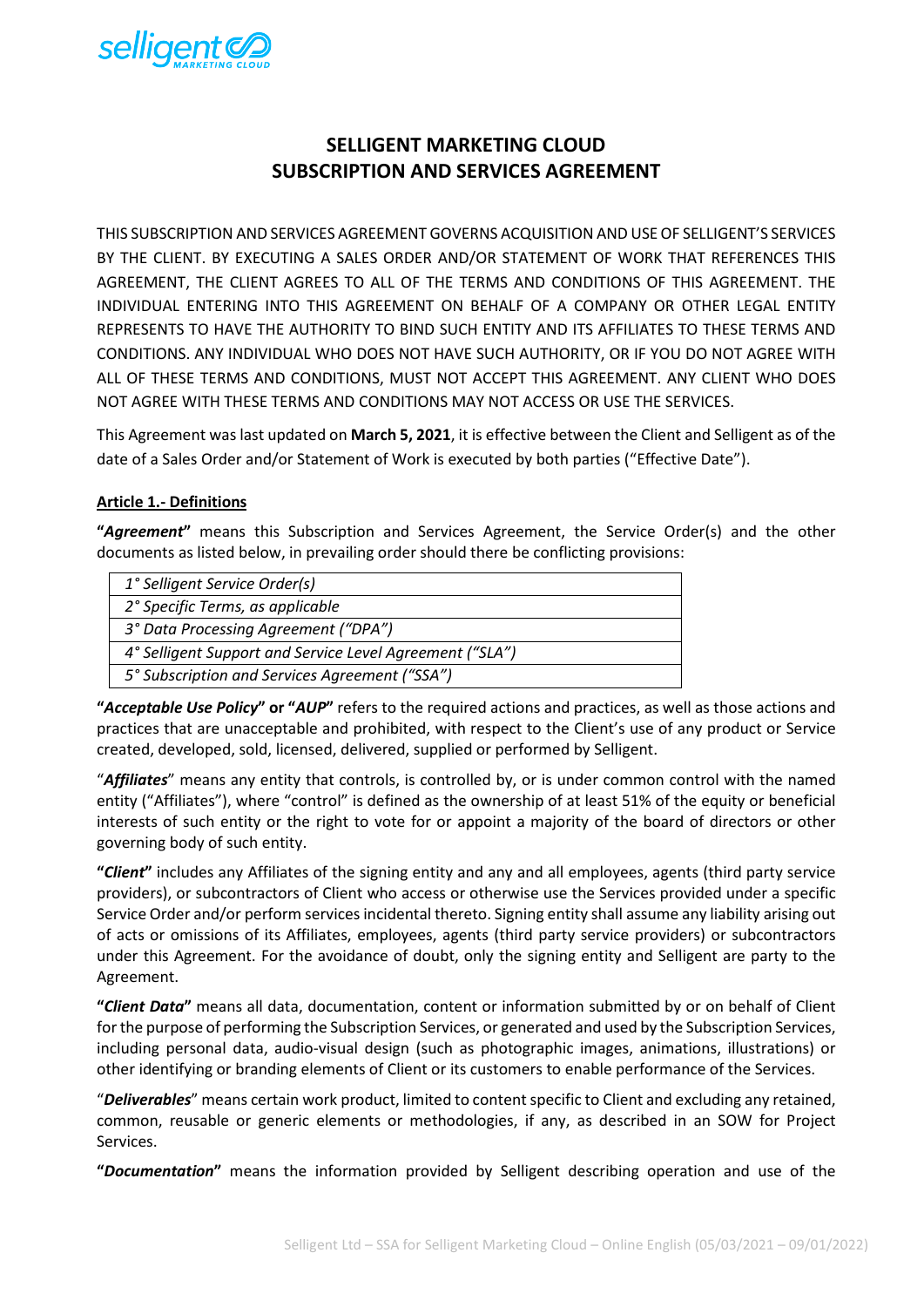Service(s), by any means of delivery, whether at Client's request or otherwise, along with any other information provided to Selligent's clients generally, and all such items as updated from time to time**.**

**"***Platform***"** means the technical infrastructure Selligent has in place to provide the Subscription Services for Client.

**"***Project Services***"** means project or data services, of which timing and staff availability are planned with Client. Project Services can be (but are not limited to) auditing the quality of databases, project management, technical integration services, campaign creation services, consultancy services and training services.

**"***Service Order***"** means a Sales Order for Subscription Services, a Project Services order ("Statement of Work") or other form, specifying, amongst others, the scope of Services ordered, its subscription term and the applicable fees. All such forms are executed under this Subscription and Services Agreement and deemed incorporated herein.

**"***Services***"** means the Subscription Services, Project Services and Support Services that Client orders under this Agreement.

**"***Subscription Services***"** means access to software module(s) made available by Selligent to Client (e.g. Selligent Marketing Cloud Base, channels or options) in a Software as a Service mode within the limits set out in the Sales Order.

**"***Subscription Term***"** means the term specified in the applicable Sales Order during which Client can use the Subscription Services.

**"***Support Services***"** means helpdesk and technical support services which are by nature consumed on an adhoc basis and cannot be planned. Selligent provides permanent availability for those services governed by the conditions in the SLA.

**"***Usage Rights***"** means those rights to use the Subscription Services within the limits set out in the Sales Order.

**"***User***"** means any individual expressly authorized by Client to use the Services and to whom Client has supplied a user identification and password, such as employees, agents (third-party service providers) or subcontractors.

#### **Article 2.- Object**

- 2.1. Subject to the terms of this Agreement, Selligent grants Client, within the limits set out in the Sales Order, the non-transferable, non-exclusive, non-sublicenseable right to use the Subscription Services ordered under such Sales Order.
- 2.2. Selligent will also provide Client with Project Services, Success Services and Support Services as indicated in a Sales Order or Statement of Work.
- 2.3. Client does not have any right, claim or interest whatsoever relating to the Services other than those granted under this Agreement.
- 2.4. Selligent is authorised to engage and exchange subcontractors for the performance of its contractual obligations under this Agreement in compliance with the applicable provisions in the DPA. Selligent is responsible for any acts or omissions of such subcontractors under this Agreement as if such acts or omissions were performed by Selligent directly.
- 2.5. Ordering of one or more Subscription Services is not contingent on the delivery of any future functionality or features, nor on any oral or written private or public comments made by Selligent in relation to such future functionality or features.
- 2.6. Selligent and its technical partners are authorized to examine the Platform and the Services at any time without prior consent in the context of maintenance operations, installation of patches and Client support.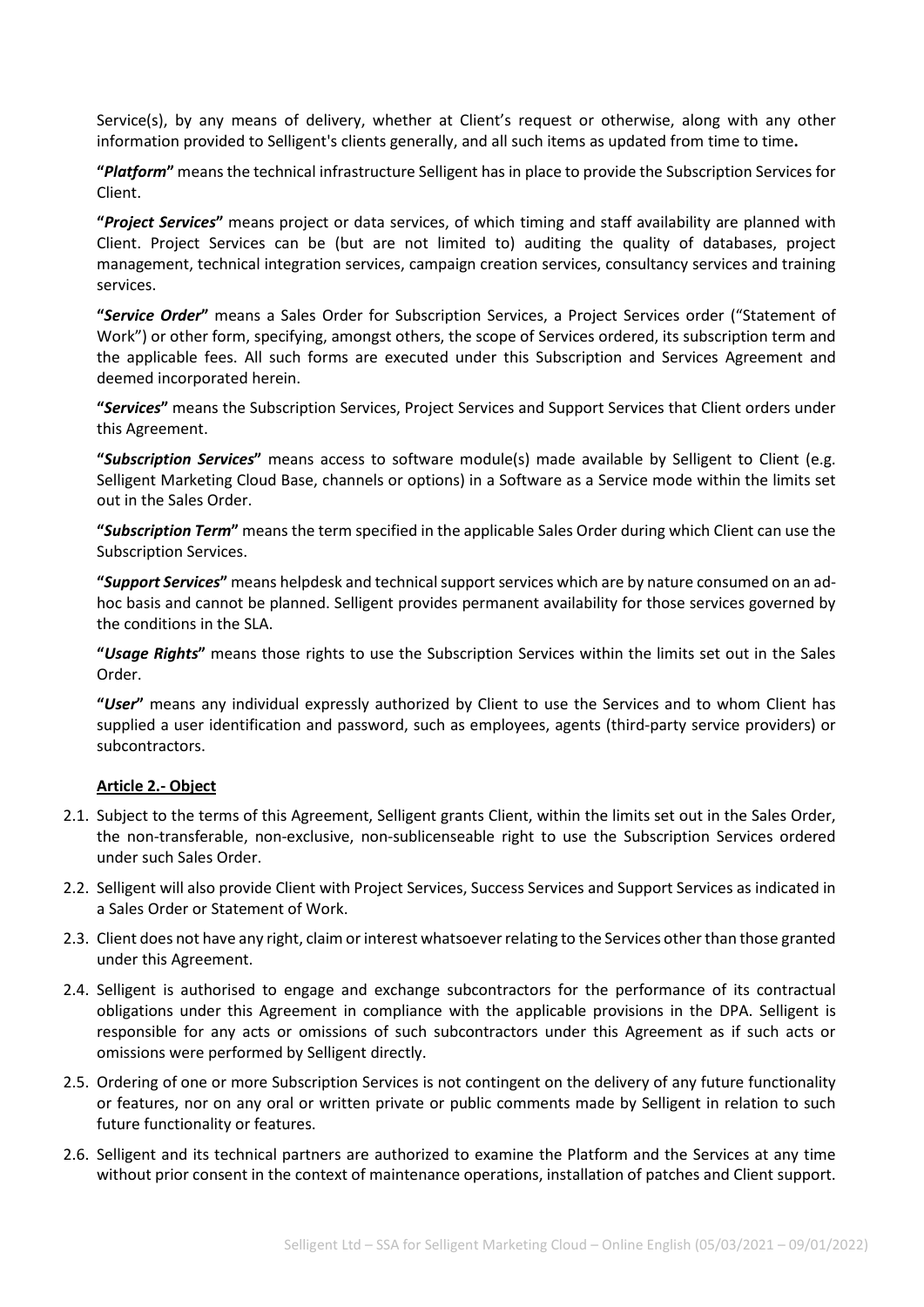2.7. Selligent may analyse the Subscription Services to gather information in relation to Client's use of the Subscription Services to improve its products and services, without accessing Client Data.

# **Article 3.- Selligent's Obligations – Reservation of Rights**

- 3.1. Selligent shall provide the Service(s) in a workmanlike manner consistent with general industry standards reasonably applicable to the provision thereof. Subject to maintenance and downtime contemplated in the SLA, if Client notifies Selligent in writing, within thirty (30) calendar days of receipt thereof, of the failure of any unaltered version of any Deliverables specified in an applicable Statement of Work or any Subscription Services ordered in a Sales Order, to perform as described in any Documentation or set forth in an applicable Statement of Work ("Error(s)"), Client's sole remedy and Selligent's sole liability with respect to the noted Errors in the unaltered versions of such Deliverables or Subscription Services, shall be to attempt to correct those Errors. Should any Errors contained within any of the Deliverables or with respect to any Subscription Services result from a denial of services attack, or from Client's, or any third party's actions, alterations, modifications or adjustments to the same, Selligent may, in its sole discretion, attempt to correct those Errors, on a time and materials basis at its then-current rates.
- 3.2. Client acknowledges that timeframes specified in any Service Order are only estimates and that actual performance times will be dependent upon Client's timely provision of accurate and properly formatted data, feedback and access to key personnel reasonably requested by Selligent from time-to-time. Selligent shall not be account able for any performance delays caused by Client's failure to timely provide such data, access or feedback required for its performance. In such an event, estimated timetables shall be extended accordingly, and fees may be increased as a result of such delays.

# **Article 4.- Client's Obligations**

- 4.1. Client shall use the Services for internal business purposes only. Client is solely responsible for the use of the Platform and the Services under Client's user accounts and acknowledges having been sufficiently informed about the Services specificities. Client (i) shall implement the necessary measures to prevent unauthorized access to, or use of, the Services, and will promptly notify Selligent of any such unauthorized access or use of which Client becomes aware; (ii) has sole responsibility for the accuracy, quality, integrity, legality, reliability and appropriateness, and, in general, the content of Client Data stored in the Platform and used by the Services; and (iii) shall comply with all applicable laws and Selligent's reasonable instructions and recommendations with respect to the Services.
- 4.2. Client is responsible forthe provision and use of the appropriate equipment, including computers, computer operating system and web browser, needed to connect to and use the Services. Client shall ensure that this equipment complies with the specifications set forth in the Documentation.
- 4.3. Client will ensure that any User using the Services (i) has followed the on-line training made available by Selligent and is properly certified, or has been properly trained by Selligent certified trainers, the latter training being billable; and (ii) uses the Services in accordance with the acceptable use of the Services as set forth in Article 8 below. In particular, this implies that the quality of the databases used for sending e-mails complies with the acceptable use of the Services. Should the quality appear to be below such acceptable use after the database audit performed as part of the set-up services and fees, Selligent will make the necessary recommendations in collaboration with Client. Implementation of the recommendations will be charged at the agreed rates for Project Services subject to Client's prior approval. **Article 5.- Evolution of the Services**

# Selligent reserves the right to update, upgrade or discontinue features of the Services. No functionality of the Services will be materially decreased from that available as of the ordering of such Services. In case of a major upgrade, Client shall be provided with a prior reasonable notification via the Platform.

#### **Article 6.- Data Ownership and Protection**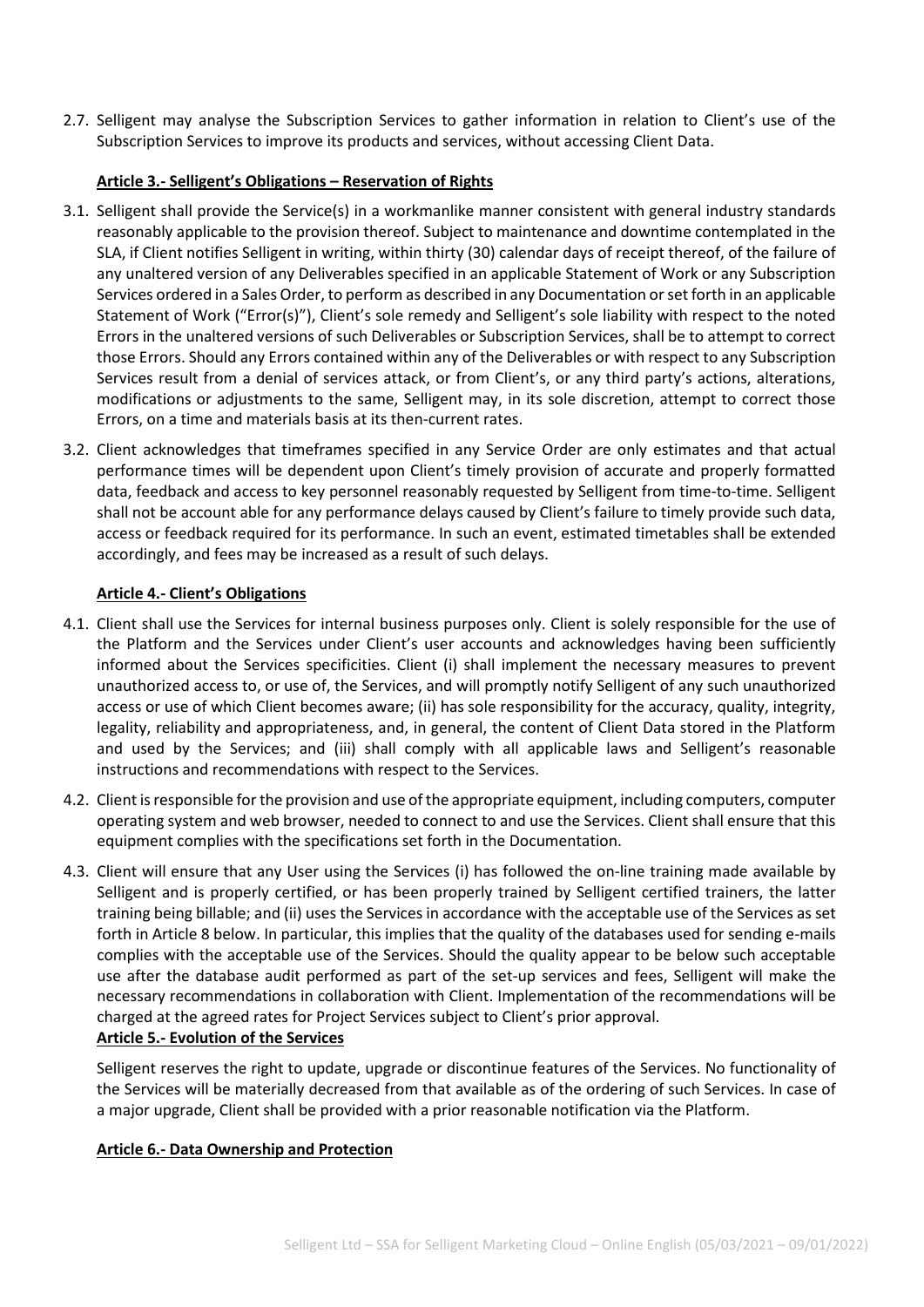- 6.1. Subject to the terms of the DPA and Selligent's Privacy Policy available at: [https://www.selligent.com/privacy-policy,](https://www.selligent.com/privacy-policy) Client agrees that Selligent may process Client Data.
- 6.2. Client Data remain Client's exclusive property. Client hereby grants to Selligent a non-exclusive, nontransferable license to use, perform and display identifying or branding elements of Client during the Subscription Term solely to allow Selligent and/or its Affiliates to perform its obligations as stated herein.
- 6.3. Selligent's back-up procedure is described in the SLA. However, Client acknowledges that the Services are not meant to replace Client's need for making copies of its primary Client data source. Client is responsible for maintaining copies of its primary Client data.
- 6.4. Client Data may be retrieved by Client from the Platform at any time during the term of this Agreement. Upon specific request in writing by Client made at the latest by the effective date of termination or expiration of this Agreement, Selligent shall return Client Data to Client through FTPS or SFTP within fifteen (15) calendar days of such request. All complaints relating to the return of the data must be notified to Selligent in writing within ten (10) calendar days of the return, failing which all rights whatsoever will be null and void. The Client Data will be returned in a format that can be run on standard database systems. Client will be invoiced for the costs related to such return at the agreed rates for Project Services subject to a cap of £1,000. After termination of the Agreement, Selligent shall have no obligation to maintain or provide Client Data and shall , in any case, delete all Client Data in its systems or otherwise in its possession or control.

# **Article 7.- Intellectual Property**

- 7.1. Client acknowledges that in providing the Services, Selligent uses original and any copies (by whomever produced), updates or extensions of (a) Selligent and/or its Affiliates' company name(s), copyright(s), trademark(s), logo(s), domain name(s), the product and service name(s) associated with the Services and other trademarks and service marks, (b) certain audio and visual information and (c) other technology, software, hardware, products, processes, algorithms, user interfaces, know-how and other trade secrets, techniques, designs, inventions and other tangible and intangible technical material or information (collectively "Selligent Technology"), and that the Selligent Technology is covered by intellectual property rights owned or licensed by Selligent and/or its Affiliates (collectively "Selligent IP Rights"). Certain components of the Selligent Technology may be provided by third-party providers, and are subject to Specific Terms as indicated in the applicable Sales Order. Such third-party components are the intellectual property of the specific providers, and as such, no right, title or interests, other than the right to utilize the Services as described herein, shall vest in the Client. Selligent IP Rights, and its suppliers, include all copies, updates or additions, including any new functions, that may be developed for Client. The intellectual property rights on any improvement, design contributions or derivative works conceived or created by either party in or to the Services will also be exclusively owned by Selligent or its suppliers. Other than as expressly set forth in this Agreement, no right, title, license or any other rights in or to the Selligent Technology or Selligent IP Rights are granted to Client.
- 7.2. Documents, software or hardware made available to Selligent by Client shall be and remain the sole and exclusive property of Client or its suppliers.
- 7.3. Selligent represents to Client that it has the right to enter into this Agreement and grant the Usage Rights provided herein.
- 7.4. Selligent shall defend Client against any claim brought against Client by a third party alleging that the use of the Services as contemplated hereunder constitutes a direct infringement or misappropriation of a patent claim, copyright or trademark or trade secret of such third party, and Selligent will pay damages finally awarded against Client (or the amount of any settlement Selligent enters into) with respect to such claims, provided Client (a) promptly gives written notice of such claim to Selligent (but only to the extent that delay in giving notice materially impairs Selligent's ability to defend the claim); and (b) gives Selligent primary control of the defense and settlement of the claim. This obligation of Selligent shall not apply if the alleged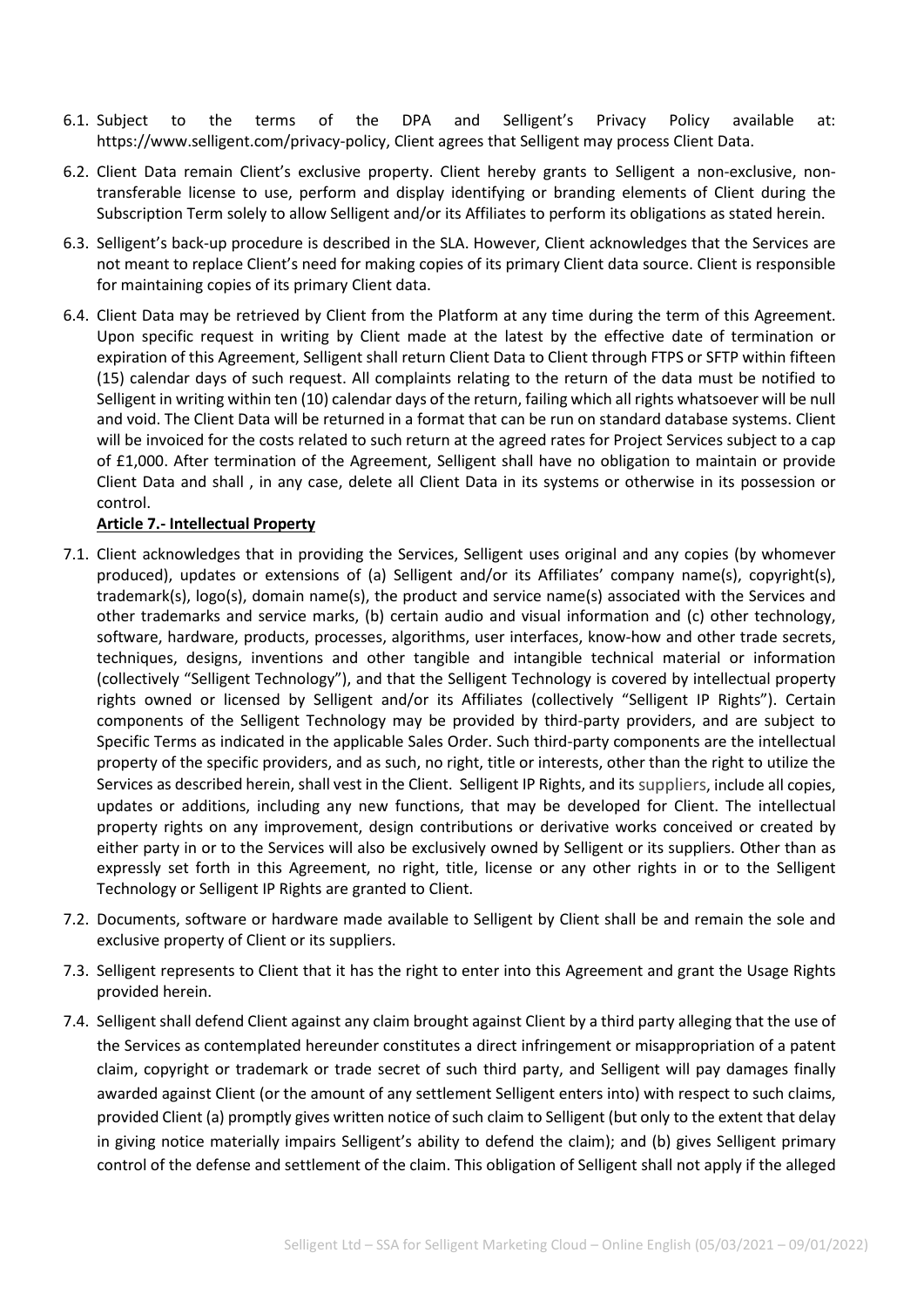infringement or misappropriation results from a use of the Services in violation of this Agreement by the Client or its Users.

- 7.5. Selligent shall have primary control of the defense of the claim and may agree on any settlement provided Selligent will not enter into or agree to any settlement that imposes any obligation on Client without Client's prior written consent. Selligent will not admit liability on behalf of Client. In case Client rejects the defense by Selligent or the control of such defense by Selligent, Selligent shall be released of any obligation under this Article 7. Client shall provide Selligent with full assistance in such defense and can participate to the defense at its own expense and with its own counsel. Selligent shall keep Client advised of the status of the claim and will consider in good faith recommendations made by Client with respect to the claim.
- 7.6. Selligent reserves the right to cease such defense of any claim in the event the Services are no longer alleged to infringe or misappropriate, or are held not to infringe or misappropriate, the third party's rights.
- 7.7. In the event a claim under this Article is made, or is, in Selligent's reasonable opinion, likely to be made, Selligent may, at its sole discretion and expense: (i) procure for Client the right to continue using the Services under the terms of this Agreement; or (ii) replace or modify the Services to be non-infringing without material decrease in functionality. If the foregoing options are not reasonably available, Selligent may terminate the infringing Services and refund all prepaid fees to Client, without any additional compensation or damages.
- 7.8. Selligent's obligations under this Article 7 shall be Client's sole remedy for any above claim and action.

# **Article 8.- Acceptable use of the Services - Restrictions**

- 8.1. Selligent grants Client a limited, non-exclusive, non-transferable, non-sublicenseable, right to access and use the Service(s) in accordance with all the terms and conditions of this Agreement. Client must comply with the Acceptable Use Policy ("AUP") of Selligent, as may be updated from time-to-time by Selligent, on notice to the Client, currently available at: [https://www.selligent.com/acceptable-use-policy.](http://www.selligent.com/acceptable-use-policy) Client further agrees to:
	- (i) Use the Services and the Platform in accordance with the Documentation, best practices and generally accepted code of conduct.
	- (ii) Not to license, sublicense, sell, resell, rent, lease, transfer, assign, distribute, time-share or otherwise commercially exploit or make the Services available to any third party, other than as contemplated by this Agreement;
	- (iii) Not to modify, copy or create derivative works based on the Services or Selligent Technology ;
	- (iv) Not to dissemble, reverse engineer, translate or decompile the Services or Selligent Technology (unless, and only to the extent, with respect to the Selligent Technology, this restriction is prohibited by applicable law) or purposefully access it with the intent to (A) build a competitive product or service, (B) build a product or service using substantially similar features, functions or graphics of the Services, or (C) copy any features, functions or graphics of the Services. Client may not access the Services if Client is a direct competitor of Selligent, except with Selligent's prior written consent. Client may not access the Services for purposes of monitoring its performance or functionality, or for any other benchmarking or competitive purpose.
- 8.2. Selligent, at its own discretion or at the direction of any then-applicable third party service provider may suspend access to the IP address(es), and as the case may be the Services, because of a violation of Article 8.1 or an actual or reasonably apparent imminent attack or unauthorized access, until such violation, attack or unauthorized access is remedied. Selligent will use commercially reasonably efforts to provide Client with advance notice of such suspension. Any action requested by Selligent due to a misuse of the Services or the Platform shall be invoiced to Client at the agreed rates for Project Services.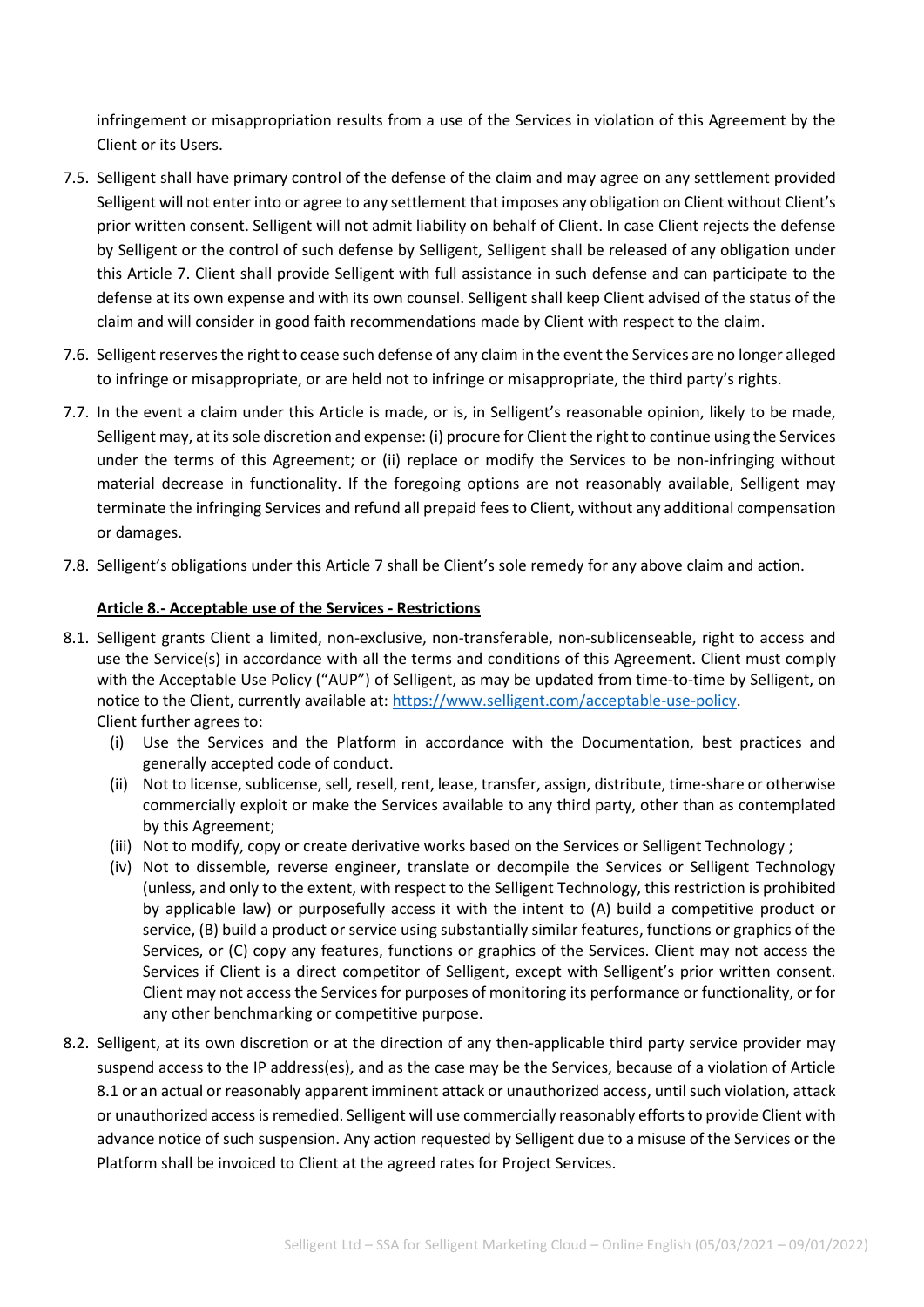- 8.3. In the event of any temporary blocking as described in this Article 8, Client shall not be entitled to any refund, except where such suspension is demonstrably abusive or not grounded on legitimate elements.
- 8.4. Third-Party Providers Any exchange of data or other interaction between Client and a third party provider (other than any subcontractor or agent performing any obligation of Selligent under this Agreement), and any purchase by Client of any product or service offered by any third party provider, is solely between Client and such third party provider.
- 8.5. Subject to this Agreement, Client shall defend, indemnify and hold Selligent harmless against any loss or damage (including reasonable attorneys' fees) incurred in connection with claims made against Selligent by a third party in relation to Client Data or alleging that Client's illegal or unauthorized use of the Services infringes the rights of, or has otherwise harmed, a third party, provided Selligent (a) promptly gives written notice of the claim to Client (but only to the extent that delay in giving notice materially impairs Client's ability to defend the claims); and (b) gives Client primary control of the defense and settlement of the claim.
- 8.6. Client shall have primary control the defense of the claim and may agree on any settlement, provided Client will not enter into or agree to any settlement that imposes any obligation on Selligent without Selligent's prior written consent. Client will not admit liability on behalf of Selligent. In case Selligent rejects the defense by Client or the control of such defense by Client, Client shall be released of any indemnification obligation under this paragraph. Selligent shall provide Client with full assistance in such defense and is allowed to participate to the defense at its own expense and with its own counsel. Client shall keep Selligent informed of the status of the claim and will consider in good faith recommendations made by Selligent with respect to the claim.

#### **Article 9.- Limitation of liability**

- 9.1. Except for what is specifically provided for below, the parties' liability is governed by the liability rules under the governing law.
- 9.2. Each parties' liability shall, in any case be, limited to the twelve (12) months value of the Subscription Services fee (see the Sales Order), whether in contract or in tort.
- 9.3. No party shall be liable for consequential damage or loss, such as loss of revenues or profits, of commercial opportunities, of data or of use of data, damage to the brand or know-how, third party claims, whether in tort on in contract, whether or not it knew of the possibility of such loss.
- 9.4. With regard to Project Services and Support Services, Selligent undertakes to comply with generally accepted professional standards and Selligent's liability is limited to those operations by Selligent necessary to rectify a Service that does not meet generally accepted professional standards. However, if it becomes apparent that Selligent personnel must attend when the operating incident is not attributable to Selligent, this Service will be invoiced.
- 9.5. Nothing in this Agreement excludes the liability of either party (a) for death or personal injury caused by its negligence or (b) for fraud or fraudulent misrepresentation. **Article 10.- Confidentiality**
- 10.1. "Confidential Information" refers to any information of a party ("Disclosing Party") disclosed by or on behalf of the Disclosing Party to the other party ("Receiving Party"), whether orally or in writing, that is designated as confidential or that reasonably should be understood to be confidential given the nature of the information and the circumstances of the disclosure (including pricing and other terms reflected in all Service Order(s)), the Service(s), the Selligent Technology, business and marketing plans, trade secrets, technology and technical information, product designs, methods, processes, code, data, inventions, apparatus, statistics, programs, research, development, information technology, network designs, passwords, sign-on codes, usage data, the Documentation and the terms of this Agreement. Confidential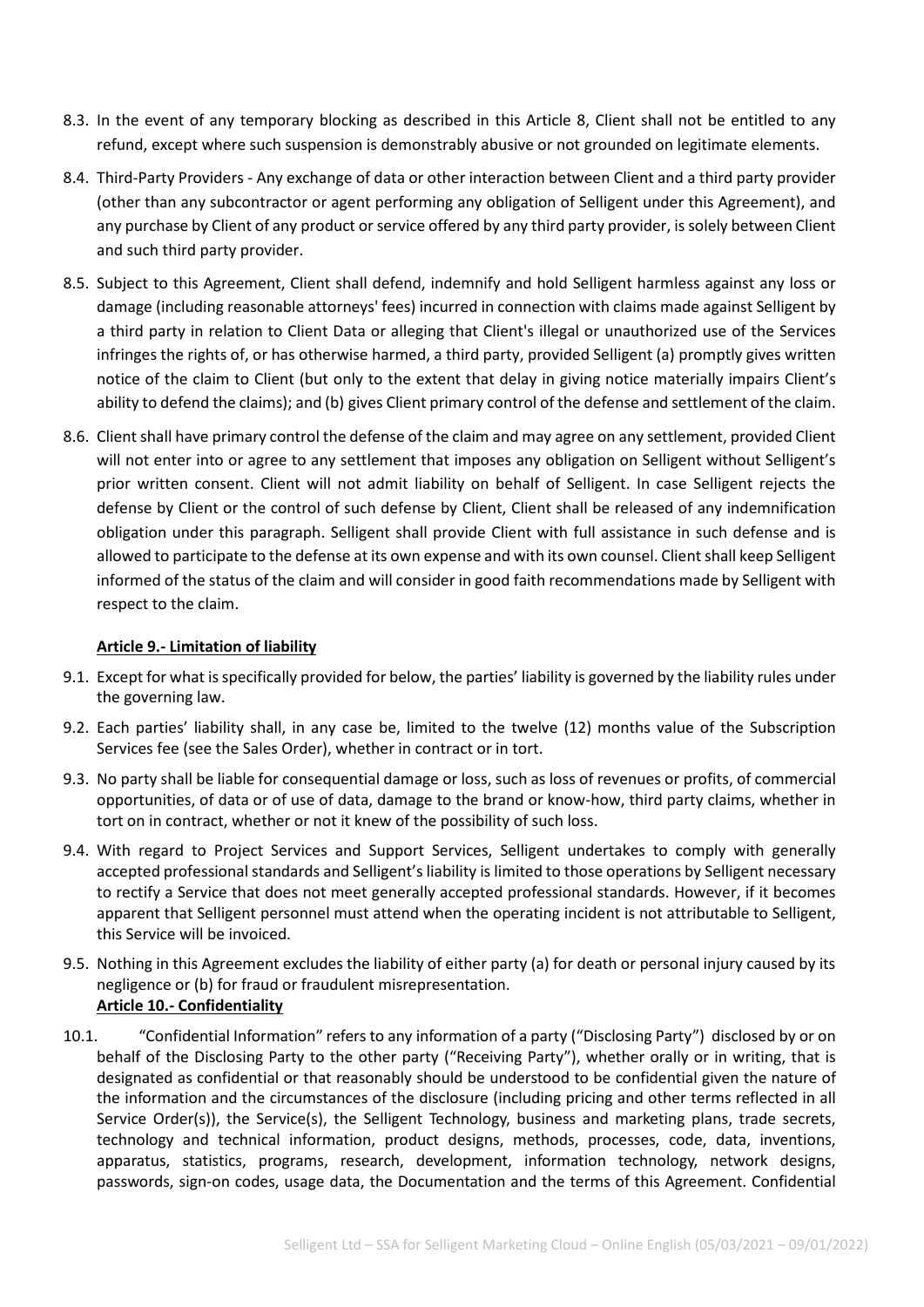Information shall not include any information that: (a) is or becomes generally known to the public without breach of any obligation owed to the Disclosing Party; (b) was known to the Receiving Party prior to its disclosure by the Disclosing Party without breach by any third party of any obligation owed to the Disclosing Party; (c) was independently developed by the Receiving Party without breach of any obligation owed to the Disclosing Party; or (d) is received from a third party without being subject to any confidentiality obligation.

- 10.2. Each party agrees that it will not use in any way for its own account or the account of any third party, any Confidential Information, except that each party may use the Confidential Information to perform its obligations or exercise its rights under this Agreement, and each party will take reasonable care and precaution to protect the confidentiality of such information. Reasonable care and precaution mean such care and precaution the Receiving Party takes to protect its own similar Confidential Information, but which shall not be less than reasonable standard of care.
- 10.3. Such non-disclosure obligations shall not apply to information that (a) was already rightfully known to the party prior to disclosure by the other party hereunder; (b) became part of the public domain after its disclosure or was part of the state of the art at the time of disclosure, provided, in both cases, that this was not the result of a violation of a confidentiality obligation with respect to the party that transmitted the Confidential Information; (c) has been rightfully received from a third party not under obligation of confidentiality; (d) has been approved for release by written authorization; or (e) was independently developed by a party without the use of the Confidential Information.
- 10.4. Each party agrees that Confidential Information remains, in any event, the property of the Disclosing Party.
- 10.5. Disclosure of Confidential Information is only permitted to the legal representatives, agents, suppliers, service providers or subcontractors of the parties within the limit of what they need to know to perform the tasks incumbent upon them.
- 10.6. The parties undertake to inform the persons to whom the information is transmitted of its confidential nature. They also agree to have their suppliers, service providers or subcontractors sign a confidentiality undertaking in terms similar to the one they have subscribed to hereby, it being understood that the parties are guarantors of compliance by the persons referred to in this paragraph of this confidentiality obligation.
- 10.7. If the Receiving Party is compelled by law or judicial or regulatory order to disclose Confidential Information of the Disclosing Party, it shall (a) provide the Disclosing Party with reasonable prior written notice of such compelled disclosure (to the extent legally permitted); (b) provide the Disclosing Party with reasonable assistance and cooperation, at Disclosing Party's cost, if the Disclosing Party wishes to contest or limit the disclosure; and (c) only disclose that Confidential Information necessary to comply with such order in consultation of counsel at Disclosing Party's reasonable cost.
- 10.8. Upon the written request of Disclosing Party at any time throughout the Subscription Term or upon expiration or termination of this Agreement, Receiving Party shall at its option, and if legally permissible, return or destroy (and certify such destruction in a signed writing) all Confidential Information of Disclosing Party, including all copies thereof, whether in physical or electronic form; provided, however, that Selligent and its Affiliates may retain an archival set of its working papers and a copy of Client's Confidential Information for ensuring compliance with applicable laws, regulations and professional standards regarding documentation of work performed under this Agreement. To the extent that it is impracticable to return or destroy any Confidential Information, and with respect to any information retained for archival purposes, Receiving Party shall continue to maintain the confidentiality of such information in accordance with this Agreement for as long as such information is retained.
- 10.9. This Confidentiality obligation shall survive the termination of this Agreement for a period of three (3) years.

# **Article 11.- Term**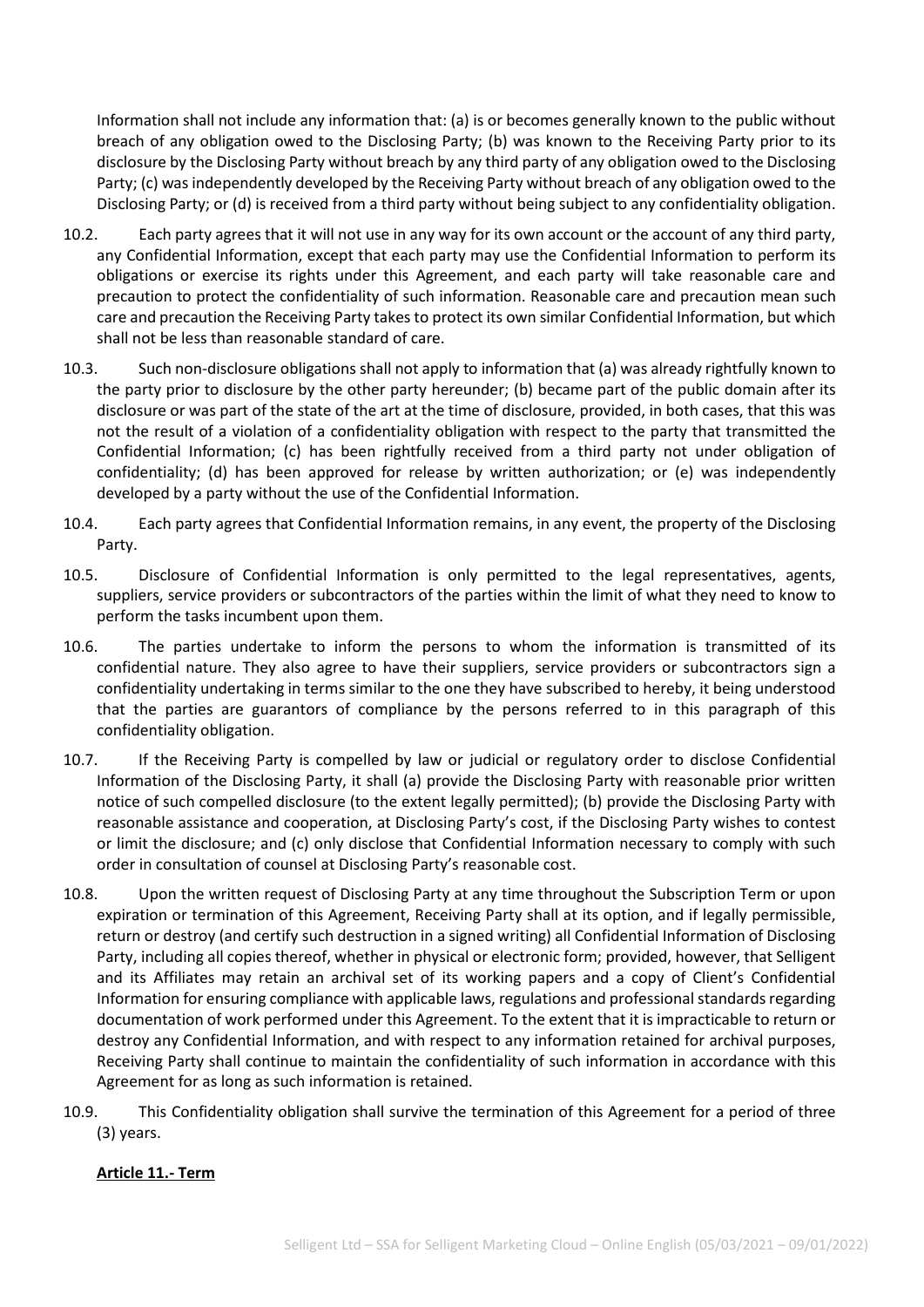This Agreement shall come into effect on the Effective Date and will remain in force so long as there is at least one active Service Order in place, unless earlier terminated in accordance with Article 12 below. Except otherwise stated in an applicable Sales Order, each Subscription Service is sold for a minimum Subscription Term of twelve (12) months as of such Subscription Service Start Date (i.e. password and log-in delivered to Client). Each Sales Order will renew in accordance with the renewal conditions set forth in such Sales Order. Renewals will automatically pertain to all Subscription Services of the Sales Order.

# **Article 12.- Termination**

- 12.1. Either party may by written notice served on the other party terminate this Agreement immediately without any court intervention if the other party is in material breach of its obligations under this Agreement and, if such breach is remediable, fails to remedy that breach within a period of thirty (30) calendar days after receipt of notice in writing requiring it to do so. Moreover, should Client remain in breach of its payment obligation notwithstanding two (2) written reminders to pay within seven (7) calendar days each, Selligent has the right to deactivate Client's passwords and log-ins and/or to block access to the Services, whereby the contractually agreed fees will remain due for the period during which access was blocked and/or passwords and log-ins deactivated and Client will be solely responsible for all consequences that result from the blocking and the deactivation, without possibility of recourse against Selligent.
- 12.2. Each party is also entitled to terminate this Agreement if the other party becomes the subject of a petition in bankruptcy or any other proceeding relating to insolvency, receivership or liquidation.
- 12.3. Selligent is entitled to terminate this Agreement immediately without any court intervention nor notice period (i) for any material violation by Client that risks the safety, security or reputation of any network, person or entity, or for violation of Selligent applicable use of the Services as set forth in Article 8 or (ii) in the event Client becomes a competitor, directly or indirectly as a result of its direct or indirect shareholders.
- 12.4. In the event of the premature termination of the Agreement due to Selligent breaching its obligations, Selligent will reimburse Client the portion of any fees that have been paid in advance by Client and cover the period during which the Services have not been provided.
- 12.5. In the event of the premature termination of the Agreement due to Client breaching its obligations, Client must pay (i) all of the Subscription Services fees provided for in this Agreement and (ii) the Project Services and Support Services provided up to the termination date.
- 12.6. Notwithstanding any termination of this Agreement, the provisions of this Agreement that by their nature should survive the termination, shall survive the termination of this Agreement. **Article 13.- Fees & Payment**

**13.1 Fees**. Client shall pay all fees specified in all executed Services Order hereunder. All fees are quoted in GBP, excluding VAT or any other relevant taxes. Except as otherwise provided in this Agreement, fees are non-refundable.

**13.2 Invoicing & Payment.** Fees for the Services will be invoiced in accordance with the terms in the relevant Service Order. Invoices are payable within thirty (30) calendar days from the date of invoicing. In the event of late payment. Selligent will automatically (no notice of non-performance being required) be entitled to (i) an interest for late payment that is equal to the ECB base rate + 8%, rounded up to the next half percentage point and (ii) a fixed sum of minimum £100 as compensation for administrative and other expenses and that Selligent is also entitled to obtain reasonable compensation from Client for any recovery costs exceeding the fixed sum of £100 and incurred due to Client's late payment.

**13.3 Indexation**. All fees applicable pursuant to this Agreement are adjusted each year on the anniversary date of the Subscription Term Start Date, as defined in the relevant Sales Order, depending on the variations in the UK consumer price index (hereafter the "**Index**"), using the formula:

P1 = (P0 X S1)/S0 where:

 $P1$  = New Fee for the year N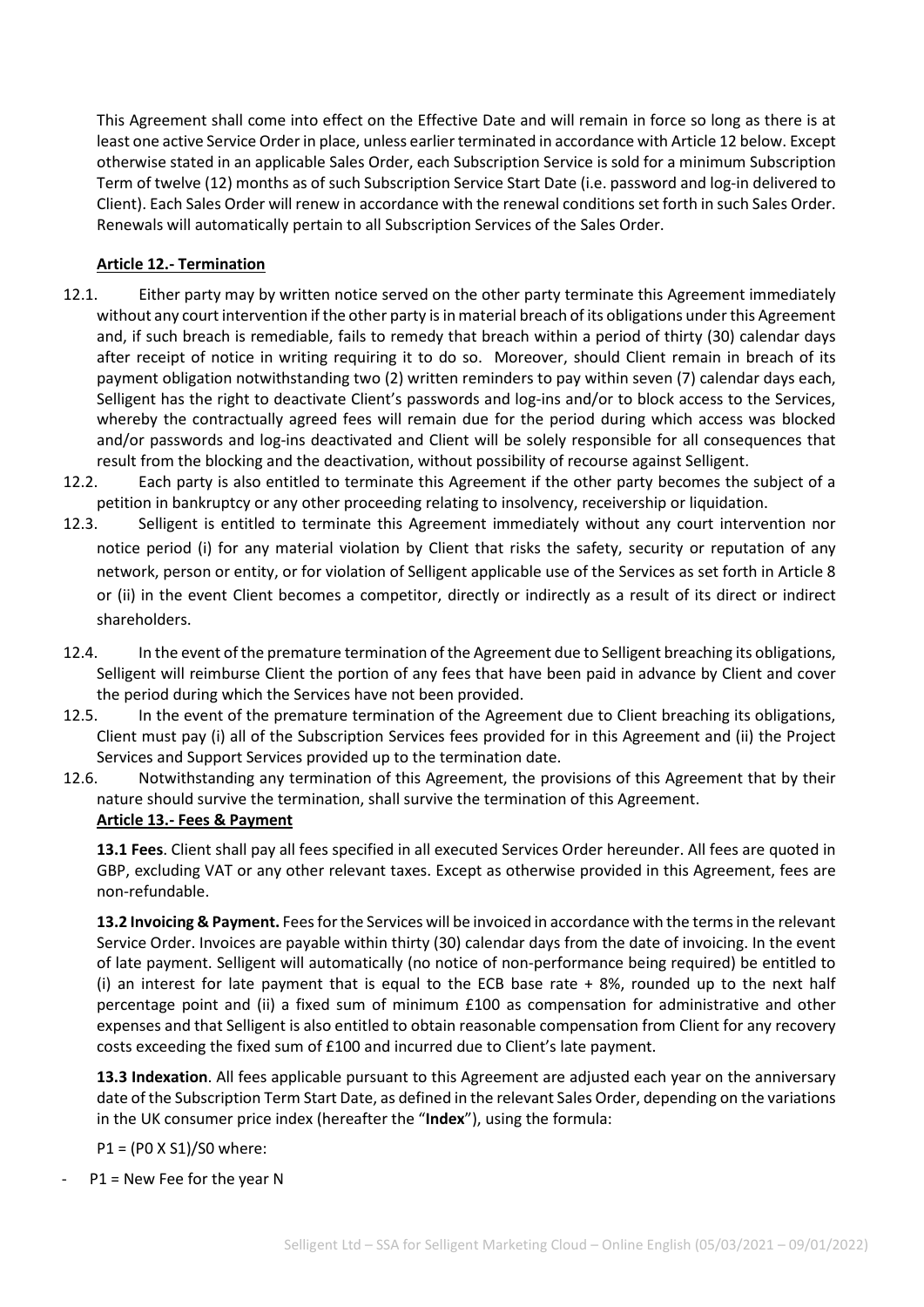- P0 = Current Fee
	- S1 = Index from the month before the month of the anniversary date of the Subscription Term Start Date for the year N
	- S0 = Index from the month before the month of the anniversary date of the Subscription Term Start Date for the year N-1

Example:

Subscription Term Start Date: 15 March 2019 – Monthly Subscription Fee of £5,000

The first indexation shall take place on 15 Mars 2020 as follows:

 $PO = £5,000$ 

S1 = [102] (index of February 2020, published beginning of March 2020)

S0 = [101] (index de February 2019, published beginning of Mars 2019)

 $P1 = (5,000*102)/101 = £5,049.50$ 

#### **Article 14.- Commercial reference**

Client authorizes Selligent to use the following information as a commercial reference in publications, events and actions to promote Selligent's products and services: Client's name and information that is publicly known about Client (including Client's logo). Client can revoke this authorisation at any time in writing without any justification.

#### **Article 15.- General Provisions**

**15.1**. **Entire Agreement – Severability -** The Agreement is the entire agreement between the parties relating to subject matter hereof, and supersedes all prior or simultaneous agreements, negotiations or statements.

Any commercial offer issued by Selligent under this Agreement shall be valid for a maximum period of three (3) months.

The interconnected environment of cloud computing is subject to rapid and substantial change of operational, legal and data security requirements or parameters. As a result, this Agreement may need to be amended from time to time. Any such change will be notified to Client by email and shall be applicable immediately. Substantial change of such parameters includes any substantial change of the digital technology industry and enactment of local, national or international law or regulation applicable to the Selligent products and services, in particular as regards data security.

Subject to the above, this Agreement may not be released, discharged, amended or modified in any manner, except by an instrument in writing signed by a duly authorized officer or representative of each party.

In case any provision of this Agreement is held invalid or unenforceable for any reason, the remaining provisions shall continue in full force without being impaired. Client and Selligent shall act in good faith to replace any invalid provision with a valid one that most closely approximates the intent and economic effect of the invalid provision.

**15.2**. **Other Documents** - No terms, provisions or conditions of any purchase order, acknowledgment or other business form that Client may use in connection with the purchase of any Service will have any effect on the rights, duties or obligations of the parties under, or otherwise modify this Agreement, irrespective of any failure of Selligent to object to such terms, provisions or conditions. Service Orders are noncancelable and non-refundable except as expressly provided otherwise.

**15.3**. **Governing Law – Limitation** - This Agreement is governed by and construed under English law, without reference to its conflicts of law principles (i.e. in the event of any conflicts, English law, rules and regulations shall prevail and govern). Any dispute in connection to this Agreement shall be subject to the exclusive jurisdiction of the courts of England. Any claim before a court in connection with this Agreement can only